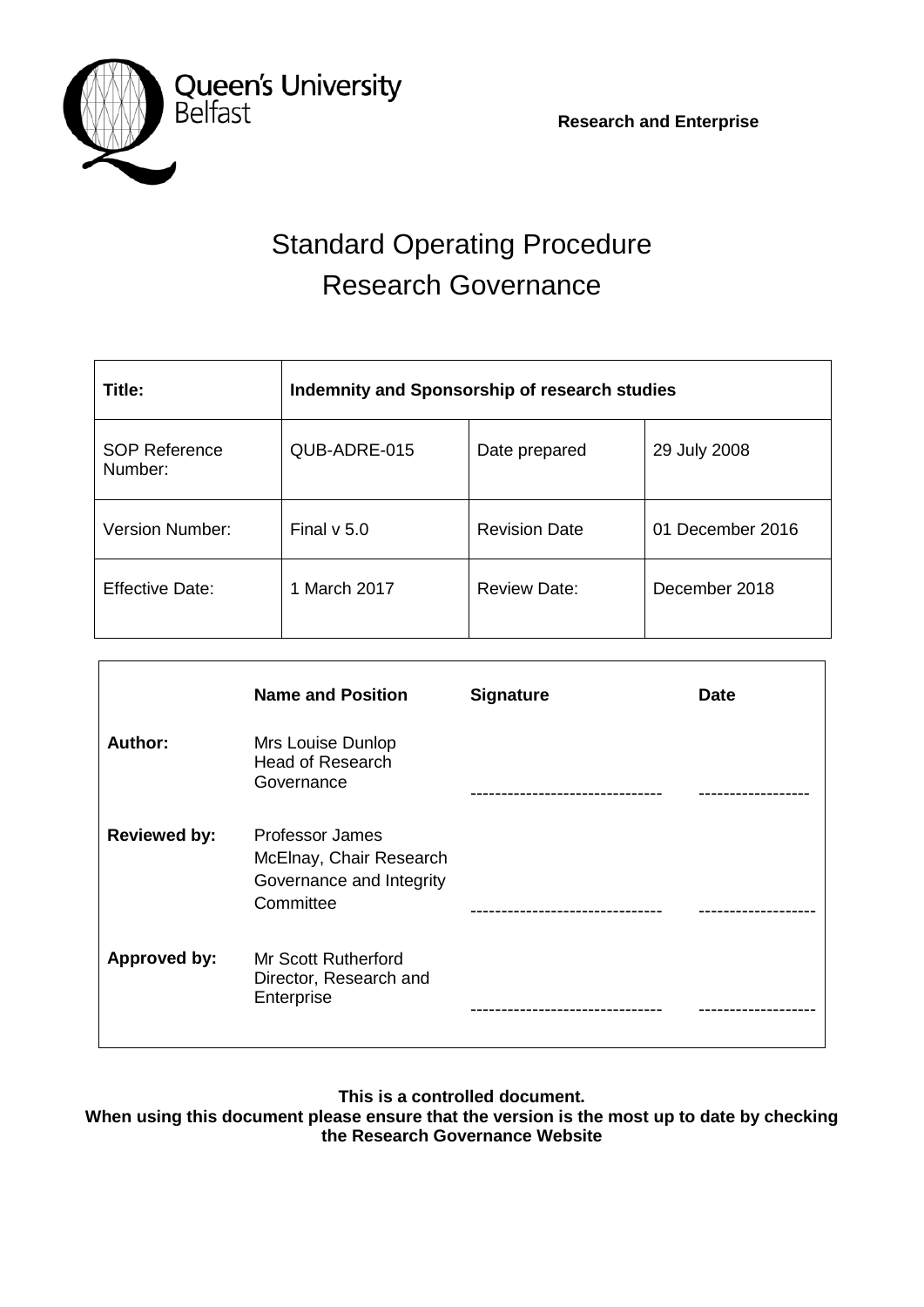# **Do Not Copy**

# Revision Log

| <b>Previous Version</b> | Date of             | Reason for             | <b>New Version Number</b> |
|-------------------------|---------------------|------------------------|---------------------------|
| number                  | Review/Modification | Review/Modification    |                           |
| Final $v$ 1.0           | 10/11/09            | <b>Annual Review</b>   | Final $v$ 1.0             |
| Final $v$ 1.0           | 24/08/11            | Annual Review/         | Final $v$ 2.0             |
|                         |                     | Update following       |                           |
|                         |                     | <b>MHRA GCP</b>        |                           |
|                         |                     | Inspection             |                           |
| Final $v$ 2.0           | 21/08/2012          | <b>Periodic Review</b> | Final $v$ 3.0             |
| Final $v$ 3.0           | 06/10/2014          | <b>Periodic Review</b> | Final $v$ 4.0             |
| Final $v$ 4.0           | 01/12/2016          | <b>Periodic Review</b> | Final $v$ 5.0             |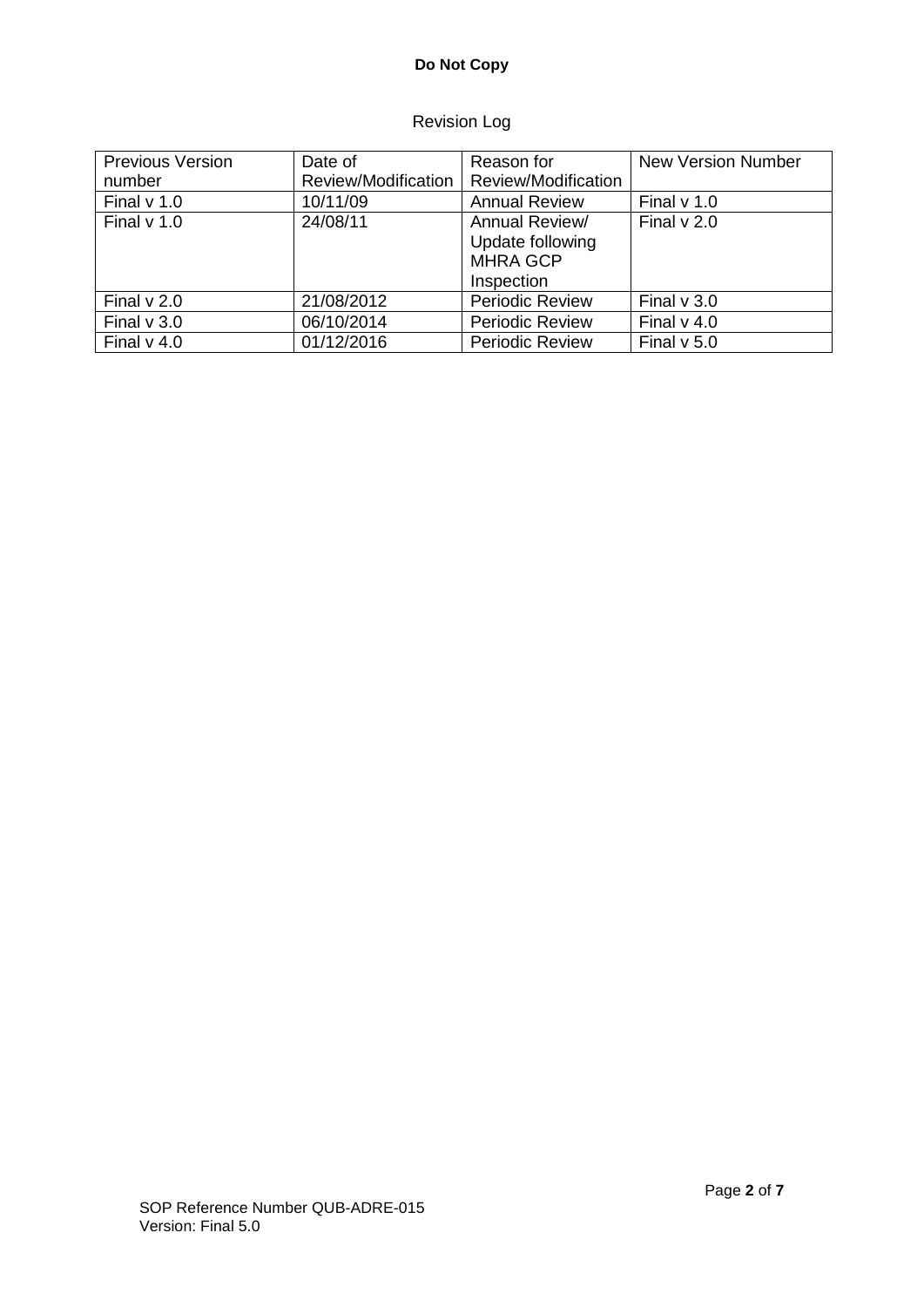## **1. Purpose**

This Standard Operating Procedure (SOP) describes the necessary arrangements that researchers must adhere to, to ensure that studies involving human subjects are appropriately sponsored and indemnified.

It specifies the arrangements between the University and the Belfast Health and Social Care (HSC) Trust regarding the sponsorship of research involving Trust patients and clients and who the authorised signatories are for the Clinical Trials of Investigational Medicinal Products and studies governed by the HSC Research Governance Framework.

## **2. Introduction**

The Research Governance Framework for Health and Social Care, December 2006, and the Medicines for Human Use (Clinical Trials) Regulations 2004 require that research is sponsored. Through sponsorship the University is confirming that everything is ready for the research to begin:

- Taking responsibility for putting and keeping in place arrangements to initiate, manage and fund the study;
- Satisfying itself the research protocol, research team and research environment have passed appropriate scientific quality assurance;
- Satisfying itself the study has ethical approval before it begins;
- For clinical trials involving medicines, seeking a clinical trial authorisation and making arrangements for investigational medicinal products;
- Satisfying itself that the arrangements are in place and maintained for good practice in conducting the study, and for monitoring and reporting, including prompt reporting of Suspected Unexpected Serious Adverse Reactions.

Where the research involves patients, clients and/or staff and/or premises of Health and Social Care, the study must receive research governance approval from the relevant HSC Trust.

The University's Regulations for Research Involving Human Participants state that all studies involving human participants or their data, whether gaining research governance through the University or the Trust, must be recorded in the University's Human Subjects Research Database.

The purpose of indemnity is to provide legal protection in the event of an unforeseen adverse circumstance arising during the course of a research project.

## **3. Scope**

This SOP applies to all studies where the University is acting in the capacity of Sponsor, or Co-Sponsor. It applies to all members of University staff; both academic and support staff as defined by Statute 1, including honorary staff and students.

## **4. Responsibilities**

## **4.1 Chief Investigator**

The Chief Investigator (CI) is responsible for ensuring that the research has been through the appropriate research governance arrangements as specified in the University's Regulations relating to Research Involving Human Participants and, if necessary, with the host Health and Social Care (HSC) Trust.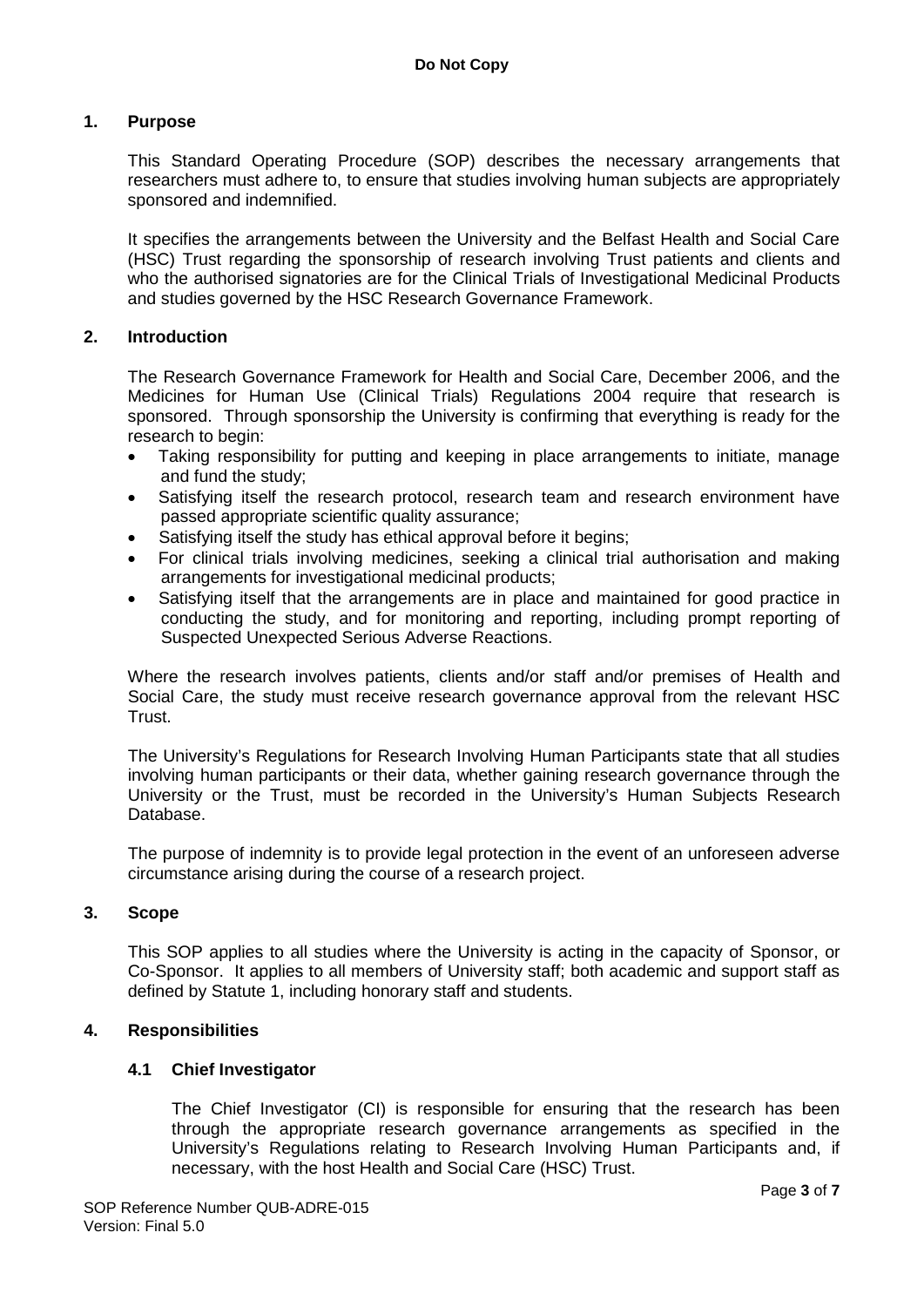He/she should discuss the study, at the earliest opportunity, with the University's Research Governance Team who will provide advice on the relevant research governance arrangements.

The CI must ensure that the study is logged onto the Human Subjects Database and that the correct level of risk is designated to the proposed research. The risk levels are detailed in the below table:

| <b>Risk</b>        | Descriptor                                                                                                                                                                                                                                                                                                                                                                                                      |
|--------------------|-----------------------------------------------------------------------------------------------------------------------------------------------------------------------------------------------------------------------------------------------------------------------------------------------------------------------------------------------------------------------------------------------------------------|
| Level 1            | Those projects which although involving human subjects<br>are in no way associated with a medicinal purpose or do<br>not involve issues such as alcohol and illicit drug use or<br>higher risk sexual behaviour. Level 1 projects essentially<br>involve research into, for example, behaviour, attitudes,<br>rights and education issues. These projects do not include<br>an intervention <sup>1</sup> .      |
| Level <sub>2</sub> | Those projects that have more relevance to healthcare and<br>include, for example, survey work on access to health care<br>or issues, such as alcohol and illicit drug use or higher risk<br>sexual behaviour. These projects do not include an<br>intervention <sup>1</sup> .                                                                                                                                  |
| Level 3            | These projects essentially involve research involving<br>collecting data (including risk factor data) in human<br>subjects and correlating this with, for example, health<br>status, and advances in diagnostics. The projects do not<br>involve altering treatment regimens or the standard of<br>routine care that these individuals receive. These projects<br>do not include an intervention <sup>1</sup> . |
| Level 4            | These studies generally either involve an intervention<br>which has the aim of changing health status or behaviour<br>or involve procedures that are generally more invasive in<br>nature, but do not have the attributes/characteristics of<br>Level 4b studies.                                                                                                                                               |
| Level 4b           | These studies involve Clinical trials of Investigational<br>Medicinal Products or clinical trials into medical devices or<br>involve procedures which aim to induce illness or other<br>conditions (eg inflammation) in study subjects for the<br>purpose of testing the efficacy of new treatment<br>approaches.                                                                                               |

1An intervention is classed as a change directly related to the study that may alter the research subject's health, physically or mentally and includes any potential to alter behaviour as a result of participation.

A desktop audit of the Human Subjects Database is conducted annually involving a randomly selected sample of studies. The database entry for each study is then reviewed by Senior Management and Academics from a range of disciplines across the University.

## **5. Procedure**

# **5.1 Funding for Research**

Where external funding is sought for a research study, the CI should liaise with the relevant Research Support Officer (RSO) for the School. It is at this early opportunity that an assessment is made as to whether the research involves human participants,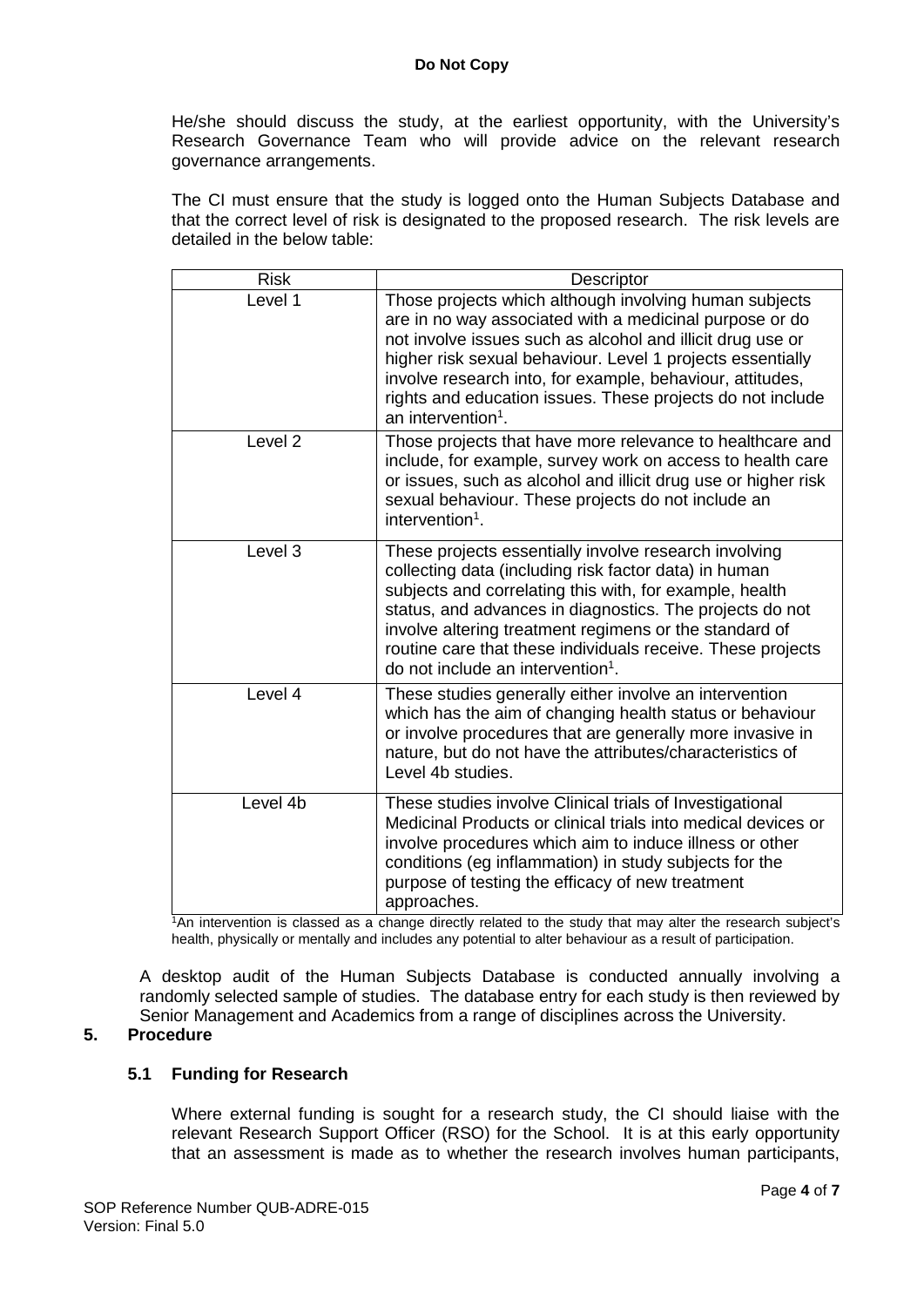their data and/or the health service, and whether there are any pertinent ethical implications.

#### **5.2 Research Governance**

The researcher should provide the University's Research Governance Team with the protocol, any participant information sheets/consent forms, copies of the peer review, a copy of the CI's CV and other relevant CV's, and Good Clinical Practice training certificate, if appropriate. All studies with a level 4b insurance risk must be reviewed by the Clinical Trial Sponsorship Group (CTSG). The CTSG must approve all such studies before the University will assume the role of Sponsor. The research team must provide all documentation as requested and attend the group if required. In addition to sending the documentation to the RGO, the researcher should also approach, if necessary, the host Trust and comply with the research governance arrangements of that Trust.

The CI should ensure that the research is reviewed by an appropriate ethics committee for the research, as outlined in the University's Regulations for Research Involving Human Subjects.

#### **5.3 Research Sponsor**

The Research Governance Team will liaise with the Trust and negotiate the appropriate sponsorship arrangements and the division of same, when necessary. The Memorandum of Understanding for Research Governance between the University and Trust(s) will be applied on a case by case basis. For all CT-IMPs intentions to sponsor, and sponsorship agreements will be signed by the Director of Research and Enterprise or their nominee.

The CI will receive written notification of either full sponsorship by the Trust or University, or that the two organisations have entered into a co-sponsorship arrangement. In the event of a co-sponsorship agreement the CI will be required to sign the co-sponsorship agreement. All researchers must comply with the requirements of a co-sponsorship agreement.

Where the University is the sole sponsor, the CI will be advised of the same through a formal letter of sponsorship. This letter will outline the University's requirements of the CI to ensure that the necessary indemnity arrangements are in place.

#### **5.4 Indemnity arrangements**

All research must be appropriately insured prior to commencement. The current 'clinical trials' insurance policy provides for both Negligent and Non-Negligent Harm.

*Negligent Harm*: Any action or process that is held by a court to have caused harm as a result of lack of due diligence, lack of care, omission or duty or an act of carelessness towards a participant in a research study.

*Non-negligent Harm*: Circumstances where there is no specifically identified causative factor relating to the harm of a participant in a research project, but harm is likely, on the balance of probabilities, to have arisen from the participant taking part in the research.

There are certain exclusions within the 'clinical trials' insurance policy. These are highlighted to the CI when the research is being entered onto the Human Subjects Database, which is found under My Research on Queen's On-line.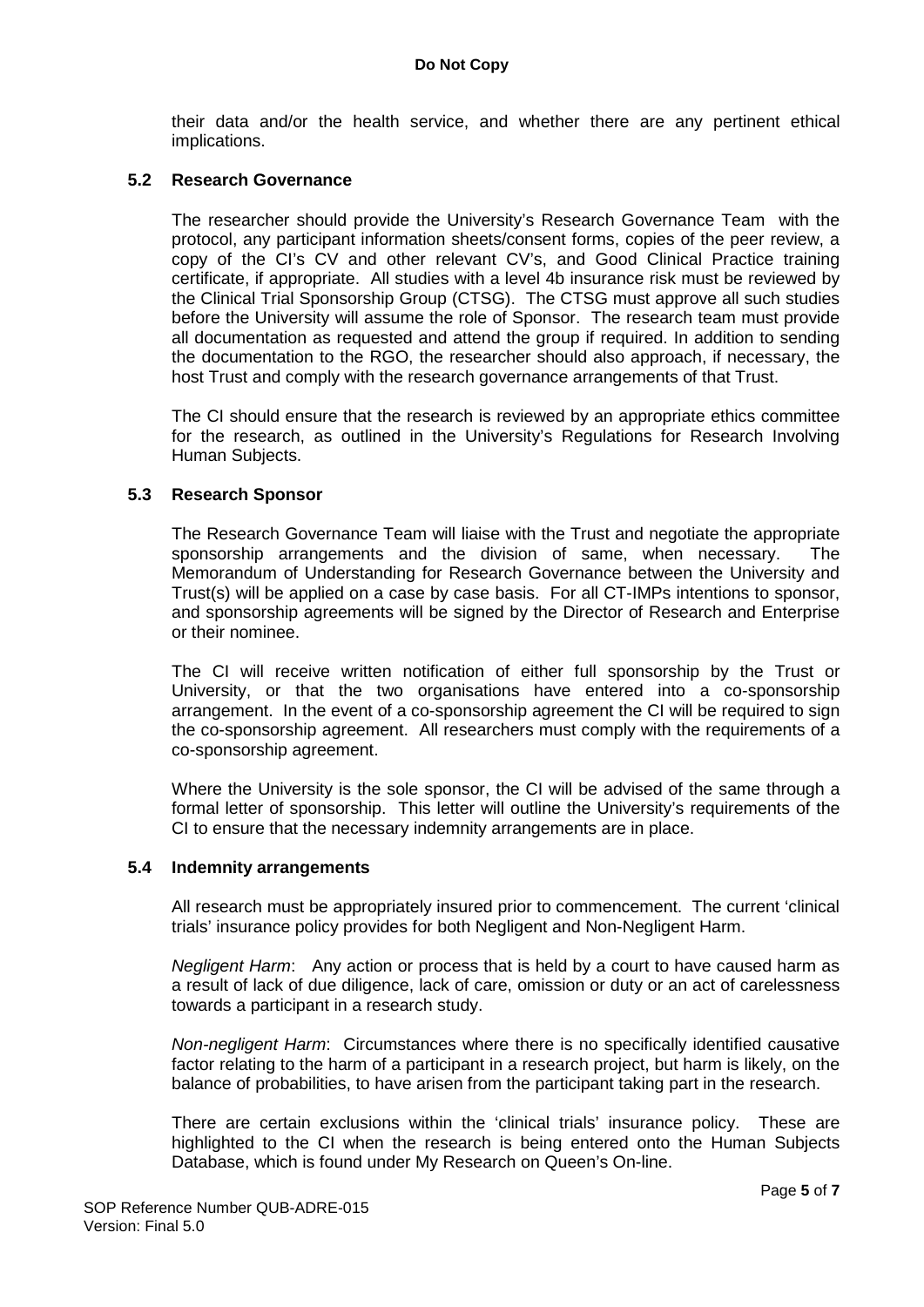### **5.5 Permission to Start**

The study must not commence until the CI, or site PI, is in receipt of the appropriate permissions documentation from the University and/or other interested parties.

#### **6. References**

Medicines for Human Use (Clinical Trials) Regulations 2004 accessed October 2014): <http://www.opsi.gov.uk/si/si2004/20041031.htm>

Research Governance Framework for Health and Social Care, December 2006 (accessed October 2014): [http://www.dhsspsni.gov.uk/research\\_governance\\_framework.pdf](http://www.dhsspsni.gov.uk/research_governance_framework.pdf)